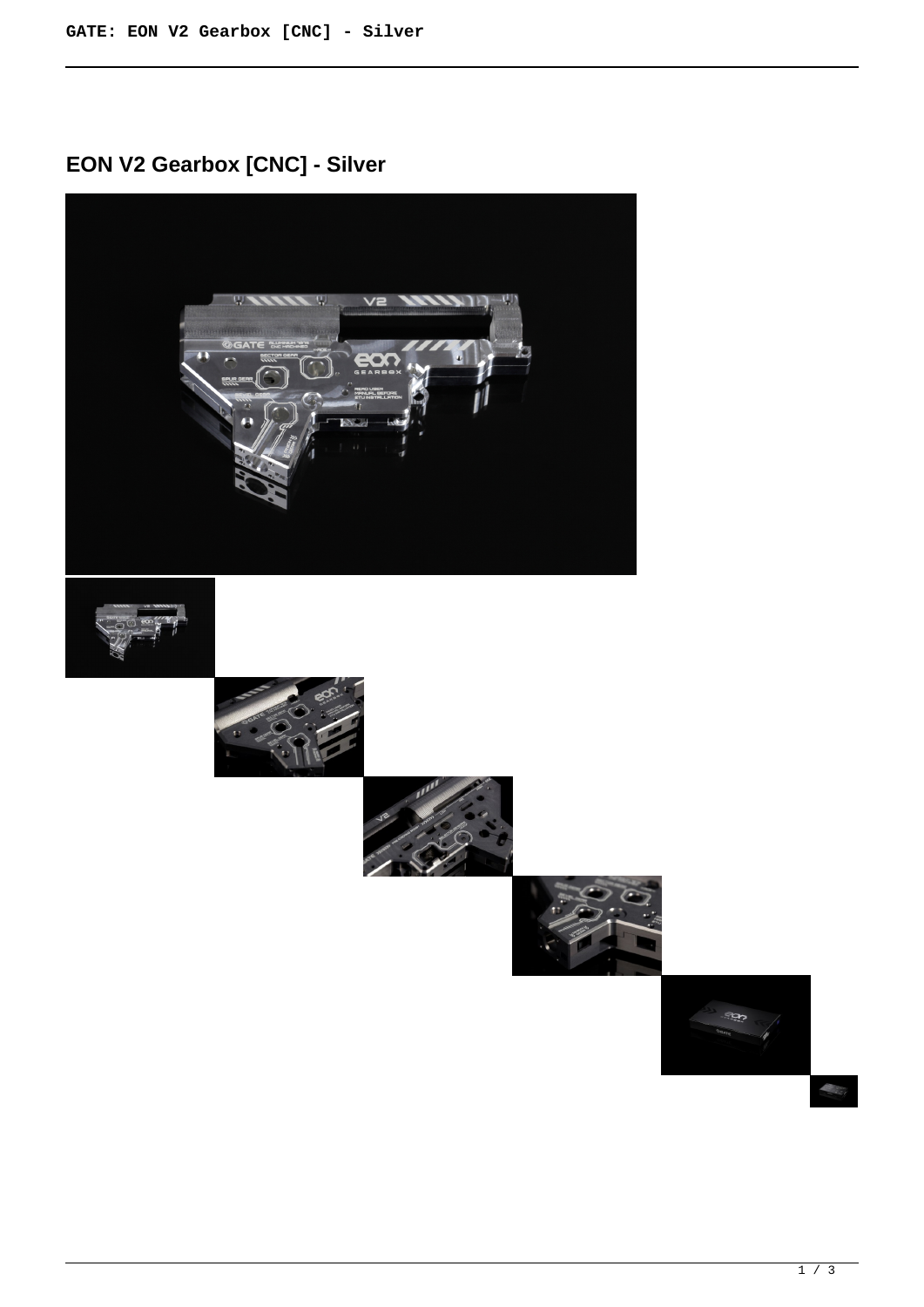Pre-order - shipping starts in May 2022 Estimated shipping time for orders placed in May - June/July 2022 Orders placed in June - July/August 2022

Rating: Not Rated Yet **Price**  Base price with tax 630,01 PLN

Salesprice with discount

Sales price 630,01 PLN

Discount

[Ask a question about this product](https://gatee.eu/index.php?option=com_virtuemart&view=productdetails&task=askquestion&virtuemart_product_id=96&virtuemart_category_id=1&tmpl=component)

## Description

## **Photos showing titanium color are illustrative. The gearbox remains silver.**

The EON V2 Gearbox – the Mothership of the EON Series is arriving! Preorder before March 14 – limited stocks with 40% OFF. First come, first served.

**CNC machined** Gearbox made in **GATE factory** from aircraft grade Aluminium 7075 T6 with military tensile strength of 570 MPa allows for extreme tuning and embraces the following improvements:

- Dedicated for GATE ETUs TITAN and ASTER, and EON series
- **Lifetime warranty** for GATE ETU users
- Extreme durability thanks to the highest on the market cross-section dimensions in critical places
- Inspection window for precise manual pre-cocking adjustment and piston inspection
- Quick spring change with simple tools like home-key or flat-blade screwdriver
- Precise bevel to pinion gear adjustment thanks to the special window
- Easy shimming with special inspection windows for each gear
- Minimized stresses during the cycles thanks to enlarged radiuses in the cylinder window
- No risk of wire damage under the pinion gear
- Handy AOE visual inspection
- Easy anti-reversal latch release
- Ready to 8mm bearings
- Compatible with the Specna Arms ESA-2 quick spring change system
- Compatible with most standard V2 internal parts
- Compatible with most bodies on the market

The EON Gearbox is the core of our series of internal parts for professional use. Thanks to the number of modifications, we have met the